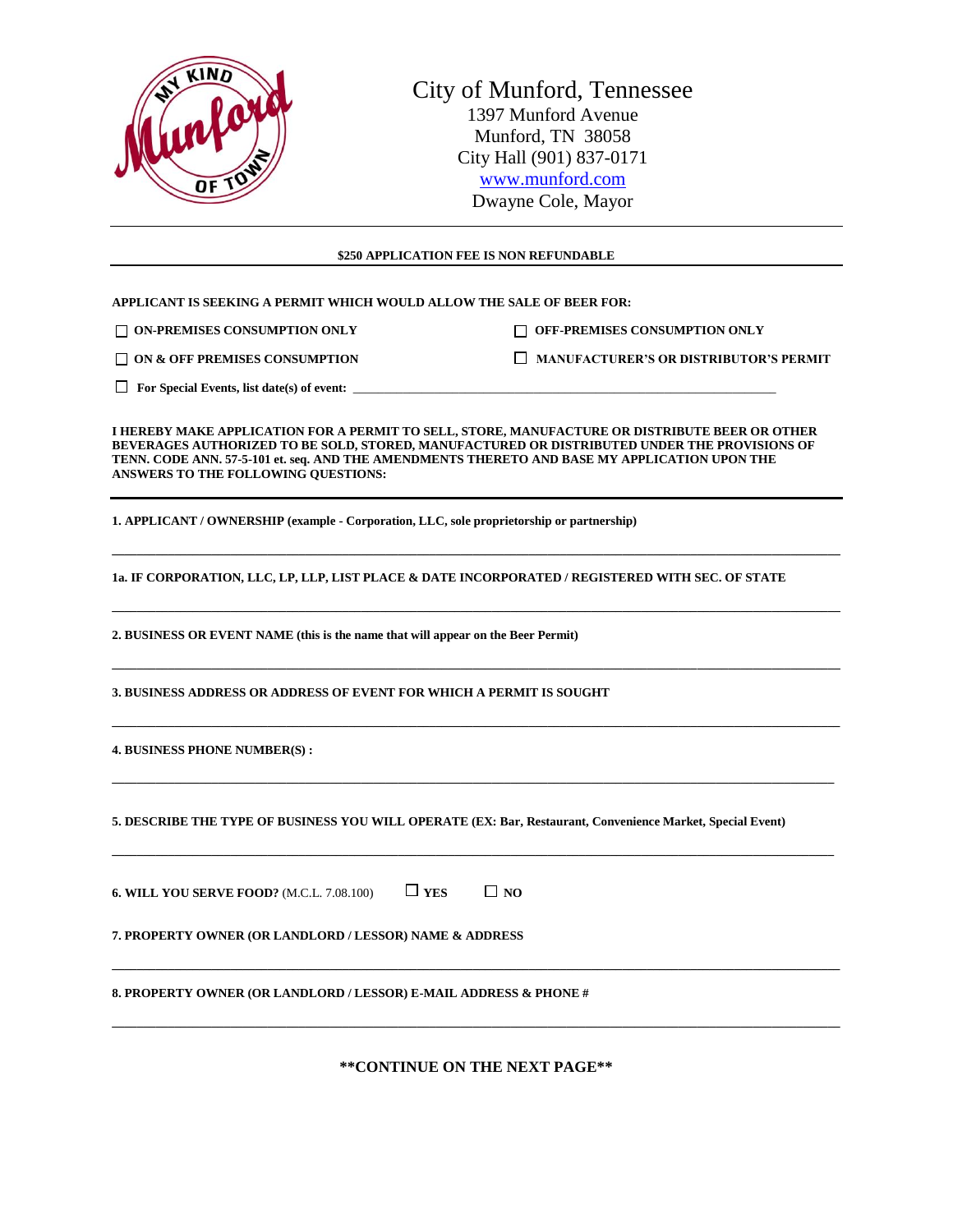

#### **9. LIST ALL PERSONS, FIRMS, CORPORATIONS, JOINT-STOCK COMPANIES, SYNDICATES OR ASSOCIATIONS HAVING AN INTEREST INTHE APPLICANT. COMPLETE IN DETAIL – ADD A SEPARATE SHEET, IF NECESSARY. ACCOUNT FOR 100% OF OWNERSHIP. (If non-profit / charity, list directors or officers)**

| <b>NAME</b><br>(FIRST, MIDDLE, LAST) | TITLE &<br><b>PERCENTAGE</b><br>OF<br><b>OWNERSHIP</b> | <b>HOME ADDRESS &amp;</b><br><b>TELEPHONE #</b><br>(include city, state, zip code) | DATE &<br><b>PLACE</b><br>OF<br><b>BIRTH</b> | <b>SE</b><br>X | <b>SOCIAL</b><br><b>SECURIT</b><br>Y# | <b>US CITIZEN</b><br><b>(YES OR</b><br>NO) |
|--------------------------------------|--------------------------------------------------------|------------------------------------------------------------------------------------|----------------------------------------------|----------------|---------------------------------------|--------------------------------------------|
|                                      |                                                        |                                                                                    |                                              |                |                                       |                                            |
|                                      |                                                        |                                                                                    |                                              |                |                                       |                                            |
|                                      |                                                        |                                                                                    |                                              |                |                                       |                                            |
|                                      |                                                        |                                                                                    |                                              |                |                                       |                                            |

### **10. GIVE NAME AND BIRTH DATE OF SPOUSE OF ANYONE HAVING OWNERSHIP IN THE BUSINESS, CORPORATION OR PARTNERSHIP**

**\_\_\_\_\_\_\_\_\_\_\_\_\_\_\_\_\_\_\_\_\_\_\_\_\_\_\_\_\_\_\_\_\_\_\_\_\_\_\_\_\_\_\_\_\_\_\_\_\_\_\_\_\_\_\_\_\_\_\_\_\_\_\_\_\_\_\_\_\_\_\_\_\_\_\_\_\_\_\_\_\_\_\_\_\_\_\_\_\_\_\_\_\_\_\_\_\_\_\_\_\_\_\_\_\_\_\_\_\_\_\_\_\_\_\_\_\_**

### **11. DESIGNATE THE PERSON OR PERSONS WHO WILL BE IN CHARGE OF THE OPERATIONS ON PREMISES**

| <b>NAME</b><br>(FIRST, MIDDLE, LAST) | TITLE &<br><b>PERCENTAGE</b><br>OF<br><b>OWNERSHIP</b> | <b>HOME ADDRESS &amp;</b><br><b>TELEPHONE #</b><br>(include city, state, zip code) | DATE &<br><b>PLACE</b><br>OF<br><b>BIRTH</b> | <b>SE</b><br>X | <b>SOCIAL</b><br><b>SECURIT</b><br>Y# | <b>US CITIZEN</b><br><b>(YES OR</b> )<br>NO) |
|--------------------------------------|--------------------------------------------------------|------------------------------------------------------------------------------------|----------------------------------------------|----------------|---------------------------------------|----------------------------------------------|
|                                      |                                                        |                                                                                    |                                              |                |                                       |                                              |
|                                      |                                                        |                                                                                    |                                              |                |                                       |                                              |
|                                      |                                                        |                                                                                    |                                              |                |                                       |                                              |
|                                      |                                                        |                                                                                    |                                              |                |                                       |                                              |

# **\*\*CONTINUE ON THE NEXT PAGE\*\***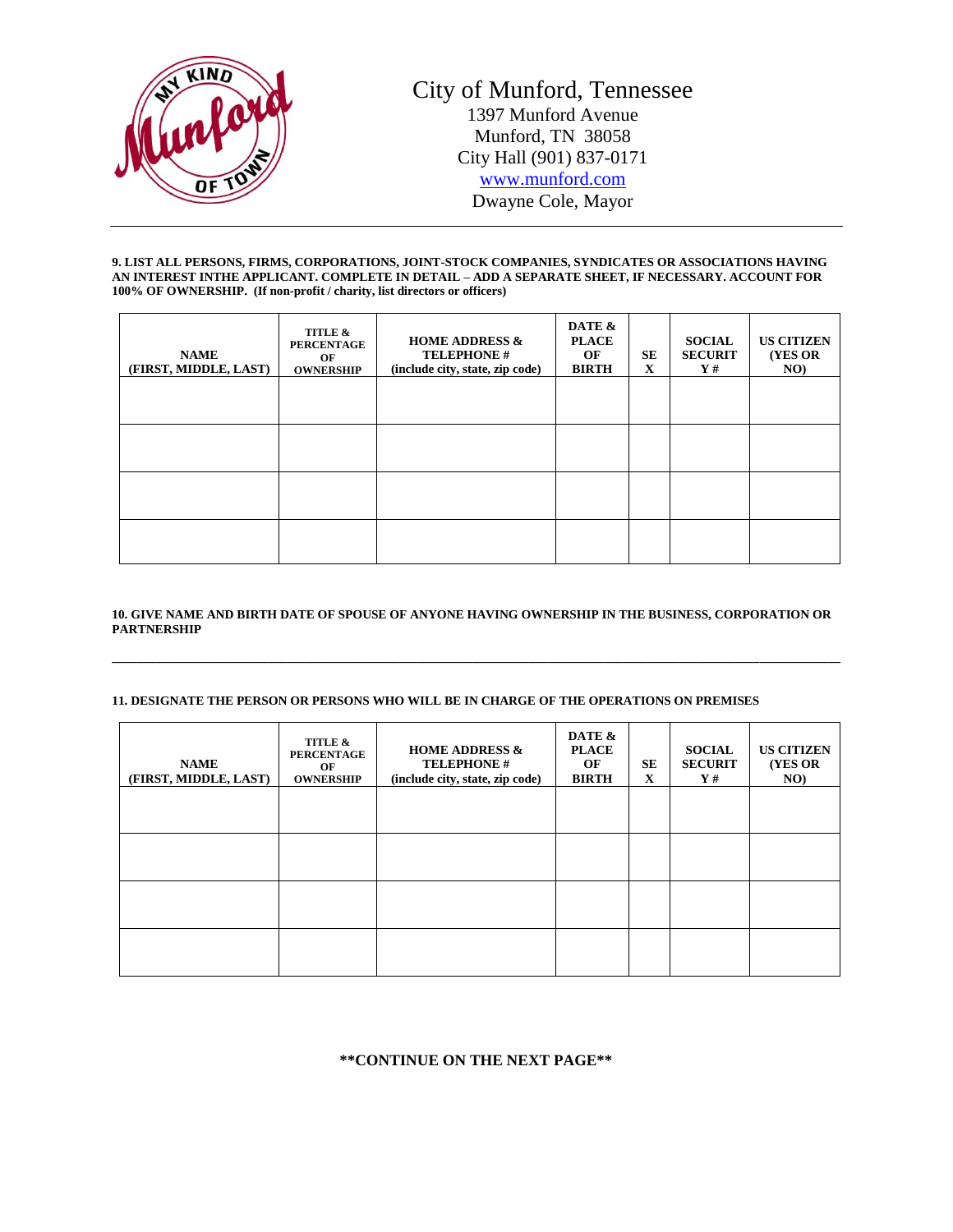

City of Munford, Tennessee 1397 Munford Avenue Munford, TN 38058 City Hall (901) 837-0171 [www.munford.com](http://www.munford.com/) Dwayne Cole, Mayor

#### **12. CONVICTION RECORD OF OWNERS AND EMPLOYEES**

**HAS ANY PERSON, FIRM, JOINT-STOCK COMPANY, SYNDICATE OR ASSOCIATION HAVING AT LEAST A FIVE PERCENT (5%) OWNERSHIP INTEREST IN THE APPLICANT OR ANY PERSON TO BE EMPLOYED IN THE DISTRIBUTION OR SALE OF BEER BEENCONVICTED OF, OR RELEASED FROM INCARCERATION FOR ANY VIOLATION OF THE LAWS AGAINST POSSESSION, SALE, MANUFACTURE OR TRANSPORTATION OF BEER OR OTHER ALCOHOLIC BEVERAGES OR ANY CRIME INVOLVING MORAL TURPITUDE WITHIN THE PAST TEN (10) YEARS? (MORAL TURPITUDE MEANS PREMEDITATED MURDER, ALL SEX RELATED CRIMES, THE ILLEGAL SALE OF SCHEDULE I AND II CONTROLLED SUBSTANCES , AND CRIMES OF FRAUD OR EMBEZZLEMENT.)**

**YES NO** 

| <b>NAME</b> | <b>CHARGES</b> | <b>DATE OF</b><br><b>CONVICTION</b> | <b>DISPOSITION</b> | LIST LOCATION, COURT, COUNTY AND<br><b>STATE</b> |
|-------------|----------------|-------------------------------------|--------------------|--------------------------------------------------|
|             |                |                                     |                    |                                                  |
|             |                |                                     |                    |                                                  |

**13. IS THE BUILDING TO BE LICENSED LOCATED WITHIN 100 FEET OF ANY CHURCH, SCHOOL, PARK, PLAYGROUND, DAY CARE CENTER OR NURSERY SCHOOL OR THEIR PLAYGROUNDS, OR ANY ONE OR TWO FAMILY DWELLINGS? (If yes, explain.)**

**T** YES **NO** 

**14. HAS THE APPLICANT EVER HAD A BEER PERMIT REVOKED, SUSPENDED OR DENIED IN THE STATE OF TENNESSEE? If yes, explain.**

 $\Box$  YES  $\Box$  NO

| 15. ARE YOU FAMILIAR WITH THE LAWS OF THE STATE OF TENNESSEE GOVERNING THE SALE AND DISTRIBUTION |  |
|--------------------------------------------------------------------------------------------------|--|
| OF BEER?                                                                                         |  |

 $\Box$  YES  $\Box$  NO

**16. HAVE YOU RECEIVED A COPY OF THE BEER LAWS OF THE STATE OF TENNESSEE AND A COPY OF THE RULES AND REGULATIONS OF THE BEER PERMIT BOARD?**

**T** YES **NO** 

**17. GIVE NAME, ADDRESS, PHONE NUMBER AND E-MAIL ADDRESS OF A REPRESENTATIVE TO RECEIVE THE ANNUAL PRIVILEGE TAX NOTICE AND ANY OTHER COMMUNICATIONS FROM THE CITY OF MUNFORD BEER PERMIT BOARD.**

**\_\_\_\_\_\_\_\_\_\_\_\_\_\_\_\_\_\_\_\_\_\_\_\_\_\_\_\_\_\_\_\_\_\_\_\_\_\_\_\_\_\_\_\_\_\_\_\_\_\_\_\_\_\_\_\_\_\_\_\_\_\_\_\_\_\_\_\_\_\_\_\_\_\_\_\_\_\_\_\_\_\_\_\_\_\_\_\_\_\_\_\_\_\_\_\_\_\_\_\_\_\_\_\_\_\_\_\_\_\_\_\_\_\_\_\_\_ \_\_\_\_\_\_\_\_\_\_\_\_\_\_\_\_\_\_\_\_\_\_\_\_\_\_\_\_\_\_\_\_\_\_\_\_\_\_\_\_\_\_\_\_\_\_\_\_\_\_\_\_\_\_\_\_\_\_\_\_\_\_\_\_\_\_\_\_\_\_\_\_\_\_\_\_\_\_\_\_\_\_\_\_\_\_\_\_\_\_\_\_\_\_\_\_\_\_\_\_\_\_\_\_\_\_\_\_\_\_\_\_\_\_\_\_\_**

**\*\*CONTINUE ON THE NEXT PAGE\*\***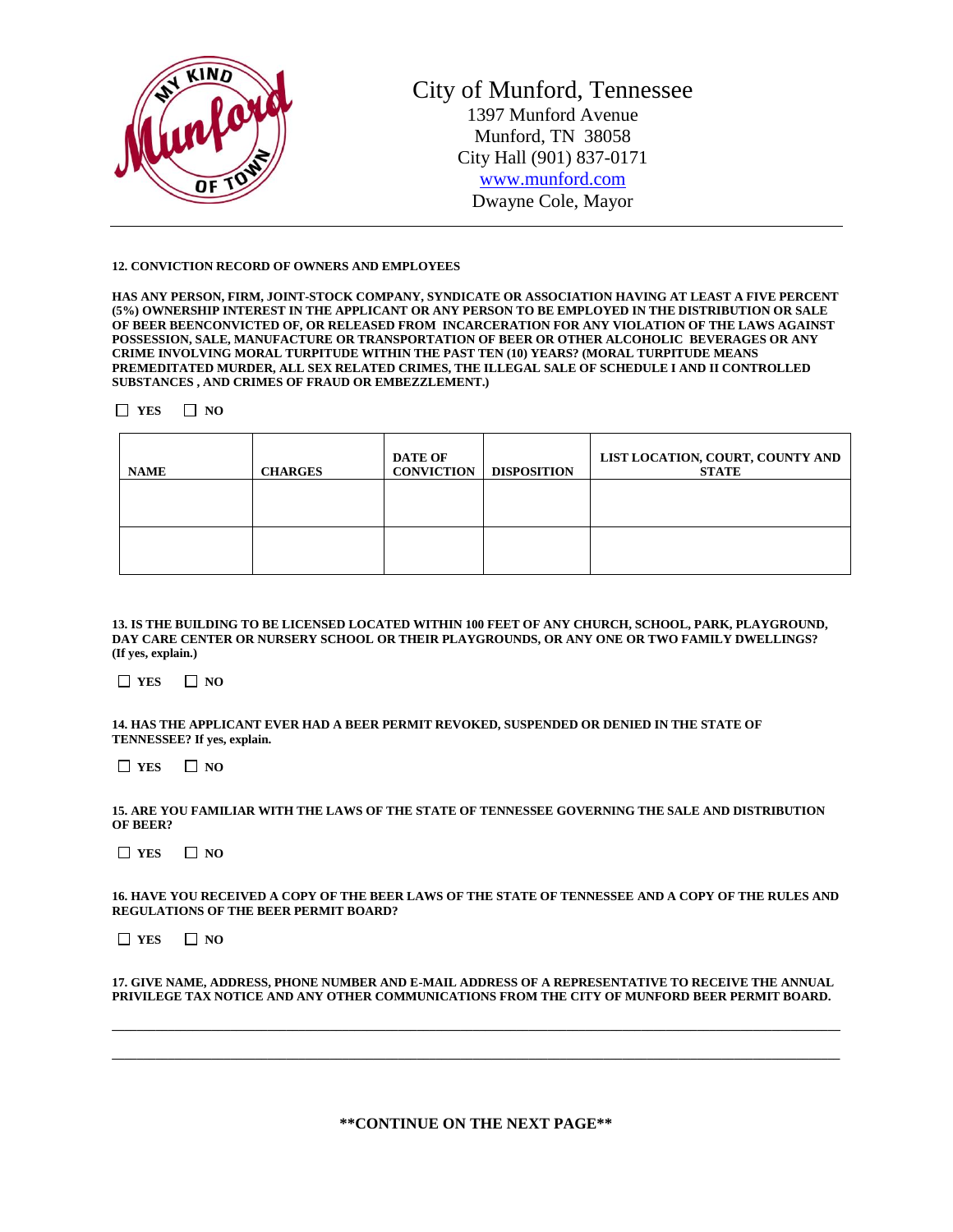

**Applicant hereby solemnly swears that each and every statement in the forgoing application is true and correct; that the applicant will notify Beer Board staff promptly if there is a change in circumstances that affects the responses provided in this application; that (1) No beer will be sold except at places where such sale will not cause congestion of traffic or interference with schools, churches, or other places of public gathering, or otherwise interfere with public health, safety and morals; (2) No sale shall be made to anyone under 21 years of age; (3) No person, firm, corporation, joint-stock company, syndicate, or association having at least a five percent (5%) ownership interest in the applicant or any person to be employed in the distribution or sale of beer has been convicted of, or released from incarceration for, any violation of the laws against possession, sale, manufacture, or transportation of beer or other alcoholic beverages or any crime involving moral turpitude within the past ten (10) years; and (4) No sale shall be made for on-premises consumption unless the application and the permit so state.**

**If any statement herein is false, the applicant shall forfeit his permit and shall not be eligible to receive any permit for a period of ten (10) years, in accordance with TCA 57-5-105(d).**

Sworn and subscribed before me this \_\_\_\_\_\_\_\_\_\_\_ day of \_\_\_\_\_\_\_\_\_\_\_\_\_\_\_\_, 20\_\_\_\_\_\_\_

**Signature of Applicant** 

Notary Public **Executive 2008** 

**THE APPLICANT HEREBY DESIGNATES THE FOLLOWING PERSON OR PERSONS WHO ARE AUTHORIZED TO RECEIVE THE APPLICANT'S BEER PERMIT, IF GRANTED, FROM THE OFFICE OF THE BEER PERMIT BOARD:**

## **NAME TITLE**

| a. | the contract of the contract of the contract of the contract of the contract of the contract of the contract of |  |
|----|-----------------------------------------------------------------------------------------------------------------|--|
|    |                                                                                                                 |  |
| b. |                                                                                                                 |  |

### **\*\*DO NOT WRITE BELOW THIS LINE / BEER BOARD ONLY\*\***

**BEER BOARD HEARING: \_\_\_\_\_/\_\_\_\_\_\_/\_\_\_\_\_\_ BEER BOARD ACTION:**

**LICENSE# \_\_\_\_\_\_\_\_\_\_\_\_\_\_\_\_\_\_\_\_ ISSUED \_\_\_\_\_/\_\_\_\_\_/\_\_\_\_\_** 

**GRANTED** \_\_\_\_\_/ \_\_\_\_\_\_/ DENIED \_\_\_\_/ \_\_\_\_\_\_

**THE UNDERSIGNED ACKNOWLEDGES RECEIPT BEER BOARD MEETING DATE:**

**\_\_\_\_\_\_\_\_\_\_\_\_\_\_\_\_\_\_\_\_\_\_\_\_\_\_\_\_\_\_\_\_\_\_\_\_\_\_\_\_ (Signature) \_\_\_\_\_\_\_\_\_\_/\_\_\_\_\_\_\_\_\_\_/\_\_\_\_\_\_\_\_\_\_ Beer Board Chairman**

**\_\_\_\_\_\_\_\_\_\_\_\_\_\_\_\_\_\_\_\_\_\_\_\_\_\_\_\_\_\_\_\_\_\_\_\_Signature) \_\_\_\_\_\_\_\_/\_\_\_\_\_\_\_\_/\_\_\_\_\_\_\_\_\_\_**

**Recorder/Treasurer**